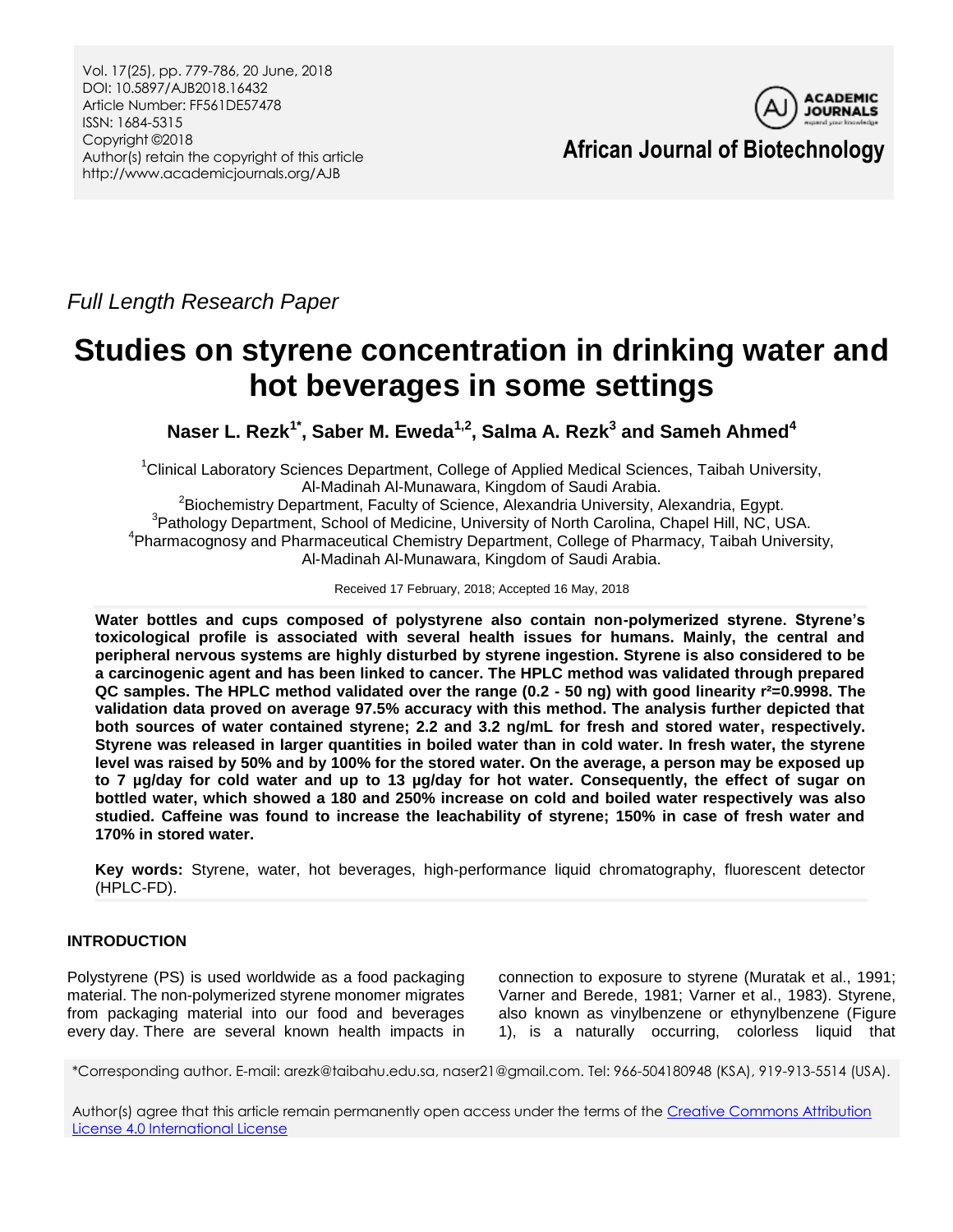

**Figure 1.** Styrene and Naphthalene chemical structure.

easily evaporates with an unpleasant smell, similar to gasoline. Recycled PS materials leach greater amounts of styrene than virgin PS (Qin-Baol et al., 2017). A recent study urged the need for a policy to specifically address the problems of PS plastic contamination in ocean water environments (Kwon et al., 2018). Exposure to styrene vapors may cause irritation to the throat, eyes, nose and skin. Styrene also has a toxic effect on the liver, and is thought to cause depression on the central nervous system as well as cause neurological impairment (Cohen et al., 2002). Chronic effects of styrene and styrene epoxide (metabolite of styrene) are traced to chromosomal aberrations in lymphocytes, which damage the human liver and nervous system. In recent years, studies of the toxic effect of styrene have given widespread concern on the hematopoietic, central and peripheral nervous systems, ingestion, reproductive organs, and the lymphatic system (Sherrington and Routledge, 2001; Brown et al., 2000).

Early in 1993, the International Agency for Research on Cancer (IARC, 1994) classified styrene as a 'group 2B' carcinogen (possibly carcinogenic to humans) (WHO and IARC, 1993). The carcinogenicity of styrene is not clearly proven, but there are many similar volatile organic chemicals, which serve as carcinogenic agents. The National Toxicology Program (NTP) listed styrene as an anticipated carcinogenic agent to humans. Most of the genotoxic effects associated with exposure to styrene are thought to be caused by 7, 8-oxide (SO). This compound is considered to be a human carcinogen based on sufficient evidence of carcinogenicity in multiple animal species at multiple tissue sites (WHO and IARC, 1993; IARC, 2002). According to a study (ASTDR, 1992), styrene was detected in adipose tissues as well as blood. There is great importance in knowing the toxic effect of styrene and its leachability in food materials and water from PS.

Water is an essential resource that is vitally important for humans and should be consumed while clean and uncontaminated (Cabejskova, 2016). It is needed in everyday life and strongly affects the well-being of each individual. Global consumption of bottled water increased drastically over the last few decades (Cabejskova, 2016). The FDA has determined that the styrene concentration in bottled drinking water should not exceed 0.1 ppm (FDA, 2007). Abdominal discomfort was observed in humans exposed to elevated levels of styrene in drinking

water (Arnedo-Pena et al., 2003). Tap water is seen to be safer than bottled water (Ashton, 2014), because polystyrene (PS) and Styrofoam leach styrene into the bottled water containers (Maqbool and Ahmed, 2007). The presence of styrene has been confirmed in drinking water containers made of PS (FDA, 2003; Health Canada, 1993). There are many factors affecting the rate of styrene migration such as quality of plastic, storage time and temperature. The concentration of styrene steadily increased to 69.53 µg/L after one-year of storage (Maqbool and Ahmed, 2007).

Modern high-performance liquid chromatography (HPLC) with UV detection (Bourque et al., 1994; Fujii et al., 1999; Inoue et al., 1991), gas chromatography (GC) with flame ionization detection (Chakroum et al., 2008; Kataoka et al., 1991), and high-performance chromatography with mass spectrometry (Pacenti et al., 2008; Marais and Laurens, 2005) were performed for evaluating styrene. The level of styrene present in food and drinks depend on many factors such as heat, pH, fats, and the time of storage. It is important to accurately evaluate the amount of styrene in drinking water for safe human consumption. Since bottled water is used every day for drink and food preparation in many countries around the world, it is necessary to evaluate how much styrene is consumed on a daily basis and to what extent health might be affected.

Studies on the use of Styrofoam and PS cups (Khaksar and Ghazi-Khansari, 2009) for water revealed that the water was in fact, contaminated with styrene. Those researchers have determined the migration of monomer styrene from GPPS (general purpose polystyrene) and HIPS (high impact polystyrene) cups in hot drinks. It was observed that temperature plays a major role in the leaching of a styrene monomer from GPPS and HIPS as well with a minor difference in the amount measured. Hot caffeinated beverages contain caffeine and sugar; thus, these two factors might be affecting the leachability of styrene from PS containers into cold or hot drinks. This research hypothesized that caffeine and sugar might increase styrene level inside beverages that are served in polystyrene or plastic cubs. These two factors have not yet been investigated. Here, the effect of storage time and heat factors concerning bottled water is also being observed. In addition, we will evaluate the additional contamination of styrene in bottled water versus that served in PS cubs. Furthermore, we will explore the effects of caffeine and sugar in hot drinks.

## **MATERIALS AND METHODS**

Styrene (purity 99%) and naphthalene (purity 99%) analytical grade was obtained from Sigma Aldrich (Steinheim, Germany). High performance liquid chromatography water and methanol were obtained from Sigma Aldrich (Seelze, Germany). Caffeine (purity 99%) of analytical grade was obtained from Sigma Aldrich (Seelze, Germany). Water packed in PS bottles and Styrofoam, PS and paper cups (size 250-ml) and sugar were collected from local market in Madinah, Saudi Arabia.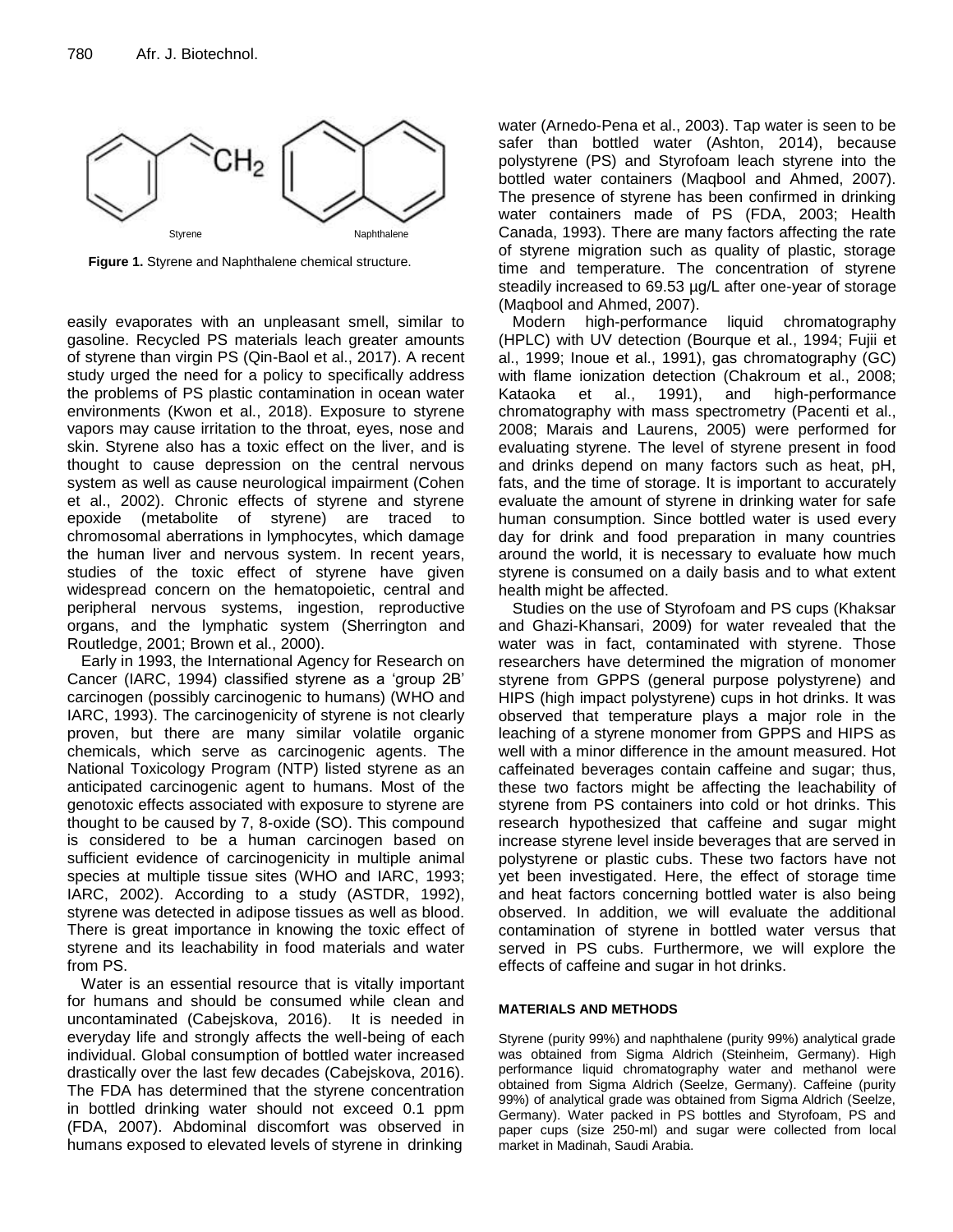A Shimadzu ultra-high-performance liquid chromatography (UHPLC, purchased 2016) system (Japan, Kyoto) consisted of Shimadzu Prominence LC equipped with LC-20AD quaternary gradient pump, a Prominence RF-20A fluorescence and Prominence SPD-M-20A Diode Array detector, CBM-20A communication bus module, CTO-20A column oven, a SIL-20AP auto sampler, and Shimadzu LC solution software (ver. 1.21 SP1 from Shimadzu, Japan) was used. All samples and standards were filtered through 0.2 µm (Millipore) filters.

### **Analytical column**

Compounds were separated isocratically on Thermo BDS Hypersil C18 column (150 mm  $\times$  4.6 mm, 5 µm). Separation was maintained at ambient temperature (25±2°C).

### **Mobile phase**

This involves a mixture of methanol and water (30:70, v/v). The flow rate was 1.0 mL min<sup>-1</sup> and detection was adjusted at wavelength  $\lambda$ = 270 nm. The mobile phase was filtered and degassed by sonication using the ultrasonic cleaner (Ultrasons-HD) from Selecta S.A. (Barcelona, Spain). The flow rate was set at 1.0 mL min<sup>-1</sup> and the HPLC chromatograms was monitored at emission wavelength (λem= 310 nm) after excitation at (λex= 250 nm).

#### **Calibration curve standards and quality controls samples**

A stock solution for styrene was prepared in HPLC grade 50/50 methanol/water (styrene free) solution at concentration of 1 mg/mL. Styrene calibration curve solutions were made by diluting the stock solution to six different concentrations (0.2, 1, 5, 10, 25 and 50 ng/mL). Quality control samples were prepared at 0.25, 2.0 and 20 ng/mL from a separate stock solution. Internal standard of the method was naphthalene. Naphthalene solution (1 mg/mL) was prepared and diluted in HPLC grade 50/50 methanol/water (styrene free). This stock solution was further diluted in HPLC grade water to the final concentration working solutions.

### **Sample collection and preparation**

All water samples in PS bottles were collected fresh from the local market and were analyzed on the same day. All samples were assayed for styrene monomer contents in cold and boiled water. Before analysis, pH of bottled water was measured 7.2 to 7.4. Cold and boiled water were directly added to (paper and PS) cups. The boiler, steering rod and HPLC tubes were all made of glass in order to avoid any additional contamination of styrene.

Cups were labeled ahead of time. Cold water and boiled water were transferred to cups (PS and paper) at the same time. Using a stop-watch, solutions in all cups were stirred with the glass rod for exactly 10 min. The samples were then transferred to the HPLC tube and analyzed on the same day. The temperature of the HPLC autosampler was adjusted to 4°C. The amount of sugar used to study its effect was 12 g per cup. The caffeine working solution was prepared in three different concentrations (25, 50 and 100 g).

# **RESULTS**

**Chromatographic separation and choosing the proper detector**

The fluorescent detector (FD) was used in our

experiment due to its high sensitivity to styrene at excitation wavelength (250 nm) and emission wavelength (310 nm) at a concentration range of 0.2 to 50 ng/ml. Also, ultraviolet Diode Array (DAD) wavelength (254 nm) in parallel with FD was used. Diode array detector (DAD) appeared less sensitive and was unable to detect styrene at low concentration ranges levels (Figure 2a and b).

## **HPLC calibration curve data**

A calibration curve was constructed using the six concentrations of standard styrene that ranged from 0.2 – 50 ng/mL. The curve drawn was shown between styrene concentrations versus the measure peak area ratio. Another calibration curve has been drawn between reciprocal of standard styrene concentration on the x-axis and the ratio between peak areas to standard styrene concentration on the y-axis. This curve was found to be more accurate in its use for calculations. Styrene concentrations were calculated by the equation:  $Y=0.4107+0.234$ , and  $r^2=0.999$  for determination of styrene concentration.

## **Limits of quantification and detection**

The lower limit of quantification (LLOQ) was defined as the concentration for which both the relative standard deviation (CV%) and the percent deviation from the nominal concentration (dev%) were less than 20%. The upper limit of quantification (ULQ) was defined as the concentration for which both the relative standard deviation and the percent of deviation from the nominal concentration were less than 15% (USFDA, 2001). The detection limit was defined as the signal-to-noise ratio of 3:1.

## **Accuracy and precision**

The results of the method validation are shown in the Table 1. All observed data for inter assay precision were at or below 15%, and in accordance with the FDA guidelines (USFDA, 2001). The method showed good accuracy that ranged from 99.9 to 100.6%. The deviation from nominal concentration ranged from -1.8 to 2.0% for all QC samples. The method's precision was always within 8.6%.

### **Concentration of styrene in water samples**

Table 2 represents the type of water sample in the first column. The amount of styrene monomer released in 1 mL of water was represented in the second column. Column three illustrates the amount of styrene in 200 mL of water (one cup). Sugar increases the release of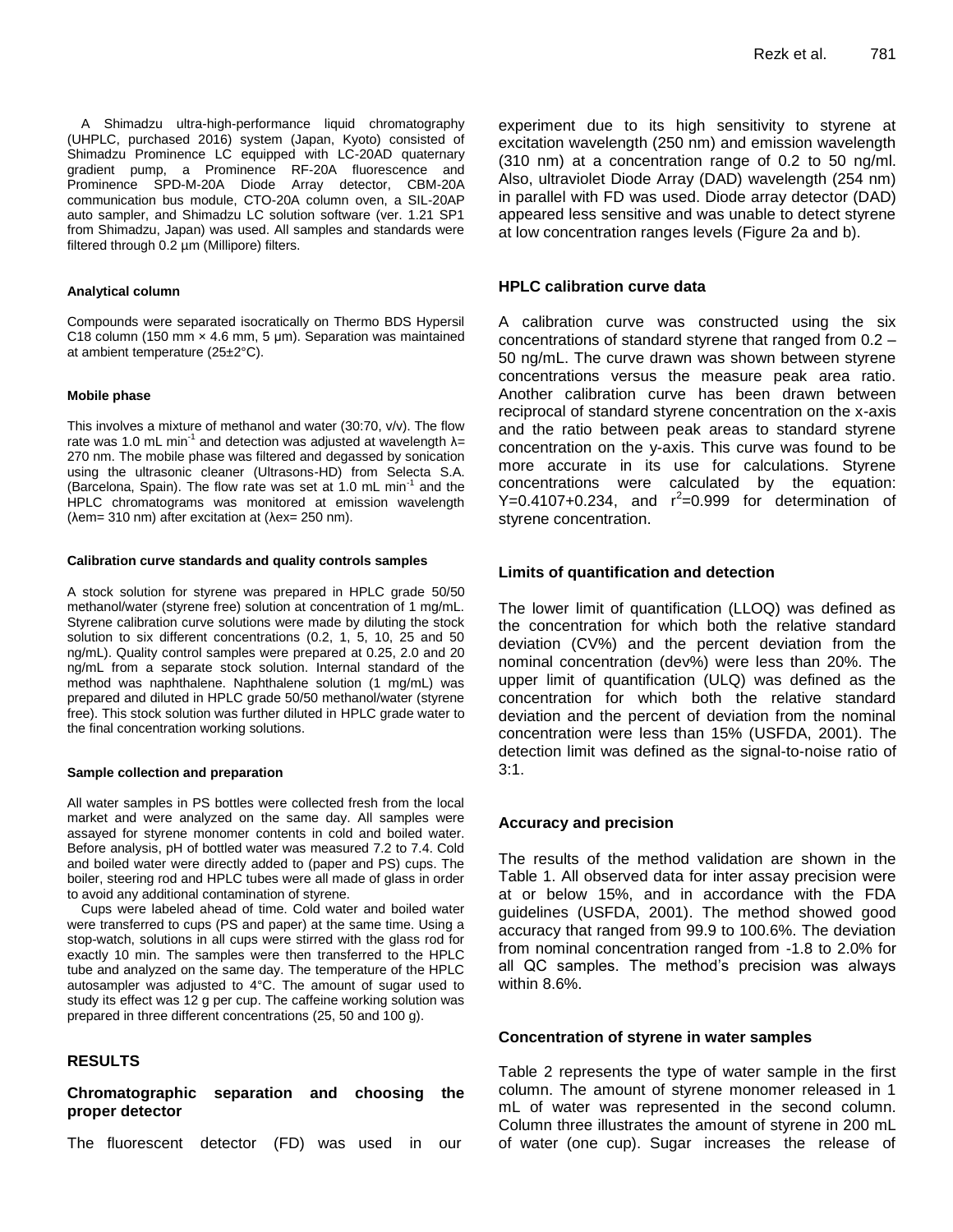

**Figure 2.** Chromatogram of (a) styrene standard (20 ng/ml) (tR=5.1) and naphthalene internal standard (100 ng/ml) (tR=6.1) using fluorescent detector (λex 250 nm, λem 310 nm) (b) styrene standard (20 ng/ml) (tR=5.07) and naphthalene internal standard (100 ng/ml) (tR=6.07) using UV detector (λ=254).

| Table 1. Inter-assay accuracy and reproducibility (n=6). |  |
|----------------------------------------------------------|--|
|----------------------------------------------------------|--|

| Nominal concentration (ng/mL) | Back calculated (ng/mL) | Deviation (%) | $R.S.D.$ $(\%)$ | Accuracy (%) |
|-------------------------------|-------------------------|---------------|-----------------|--------------|
| 0.25                          | 0.2514                  | 2.0           | 4.0             | 100.6        |
| 2.00                          | 2.0650                  | 0.2           | 8.6             | 103.3        |
| 20.00                         | 19.9798                 | -1.8          | 1.9             | 99.9         |

styrene by 150%.

# **Comparison of styrene level for all samples**

A histogram was plotted to represent the comparison between the styrene concentration in all water samples.

## Figure 3 shows the calculated data for all water samples; stored (old) and fresh, hot and cold, with and without sugar.

# **Effect of heat and contact time**

Heat's effect on styrene concentrations is presented in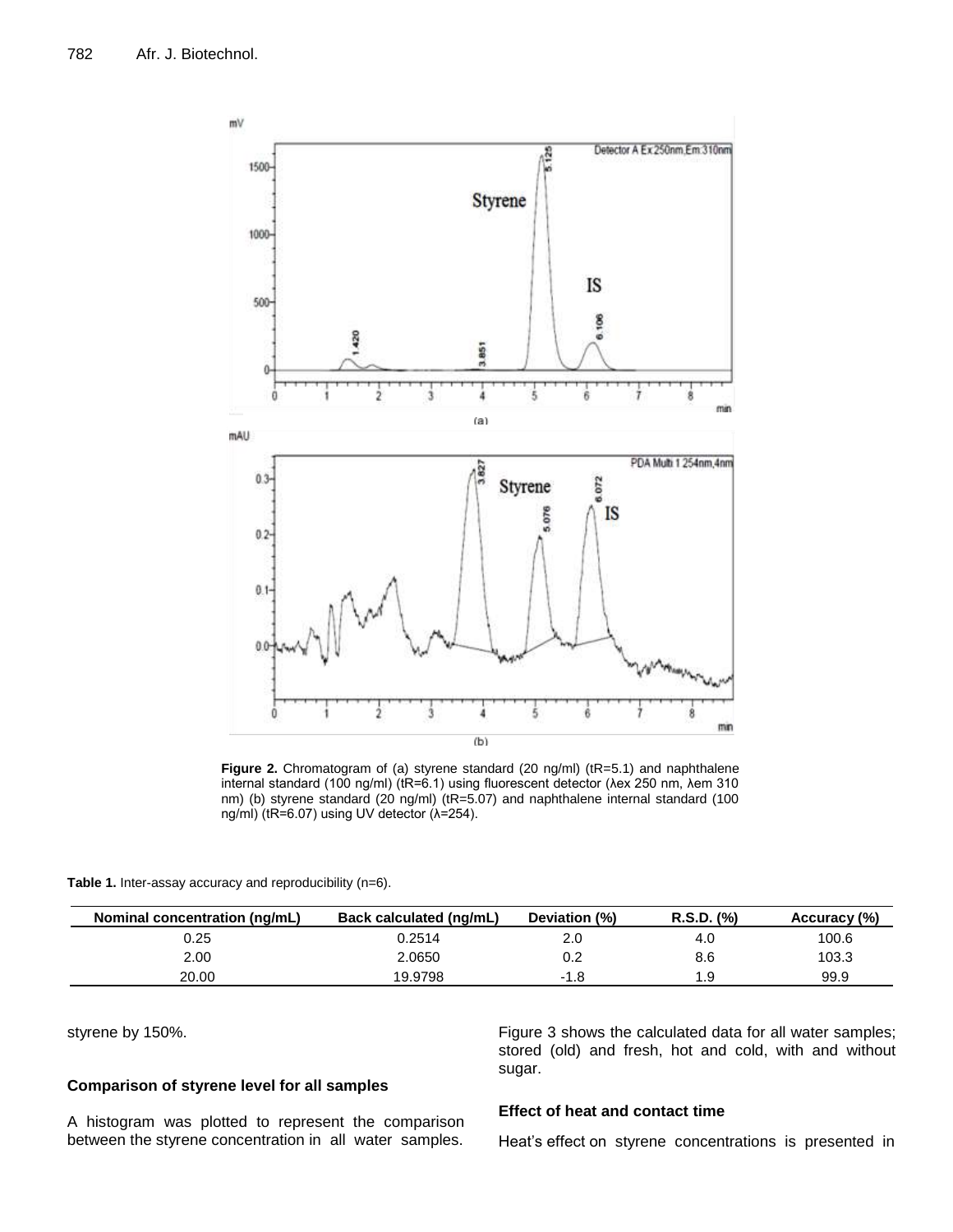**Table 2.** Concentration of styrene in different water samples.

| Water sample                  | Styrene concentration (n=3) (ng/ml) | Styrene concentration (ng/cup) |
|-------------------------------|-------------------------------------|--------------------------------|
| Cold fresh water              | 2.20                                | 440                            |
| Boiled fresh water            | 3.28                                | 656                            |
| Cold fresh water with sugar   | 3.96                                | 792                            |
| Boiled fresh water with sugar | 8.29                                | 1658                           |
| Cold stored water             | 3.22                                | 644                            |
| Boiled stored water           | 6.47                                | 1294                           |



**Figure 3.** Styrene concentration in different water samples.

**Table 3.** Heat effect % for both stored and fresh water.

| Sample type            | Cold water $(n=3)$ (ng/mL) | Boiled water (n=3) (ng/mL) | Difference (ng/mL) | Effect $(\% )$ |
|------------------------|----------------------------|----------------------------|--------------------|----------------|
| Fresh water            | 2.20                       | 3.28                       | 08. ا              | 49.09          |
| Stored water           | 3.22                       | 6.47                       | 3.25               | 100.93         |
| Fresh water with sugar | 3.96                       | 8.29                       | 4.33               | 109.34         |

**Table 4.** Daily styrene consumption from drinking bottled water.

| Sample type  | Styrene $(n=3)$ (ng/mL) | Volume of water per (mL/day) | Styrene (ng/day) |
|--------------|-------------------------|------------------------------|------------------|
| Fresh water  | 2.20                    | 2000                         | 4400             |
| Stored water | 3.22                    | 2000                         | 6440             |

Table 3. The effect of adding sugar on styrene migration in the cold and boiled fresh water is also present. Styrene migration on boiled water increased by about 50% for fresh and 101% for long stored water compared with amount migrated on the cold water for both. Comparing sugar effect on cold and boiled water, styrene migration increases 109% of the cold. This was observed only for fresh water.

# **The daily consumed styrene from cold and boiled drinking water**

The calculated amount of styrene that can be consumed by an individual per day is represented in Table 4. A person who drinks 2 L of cold water per day can absorb styrene up to 4,400 ng of fresh water, and up to 6,440 ng of stored water in polystyrene bottles.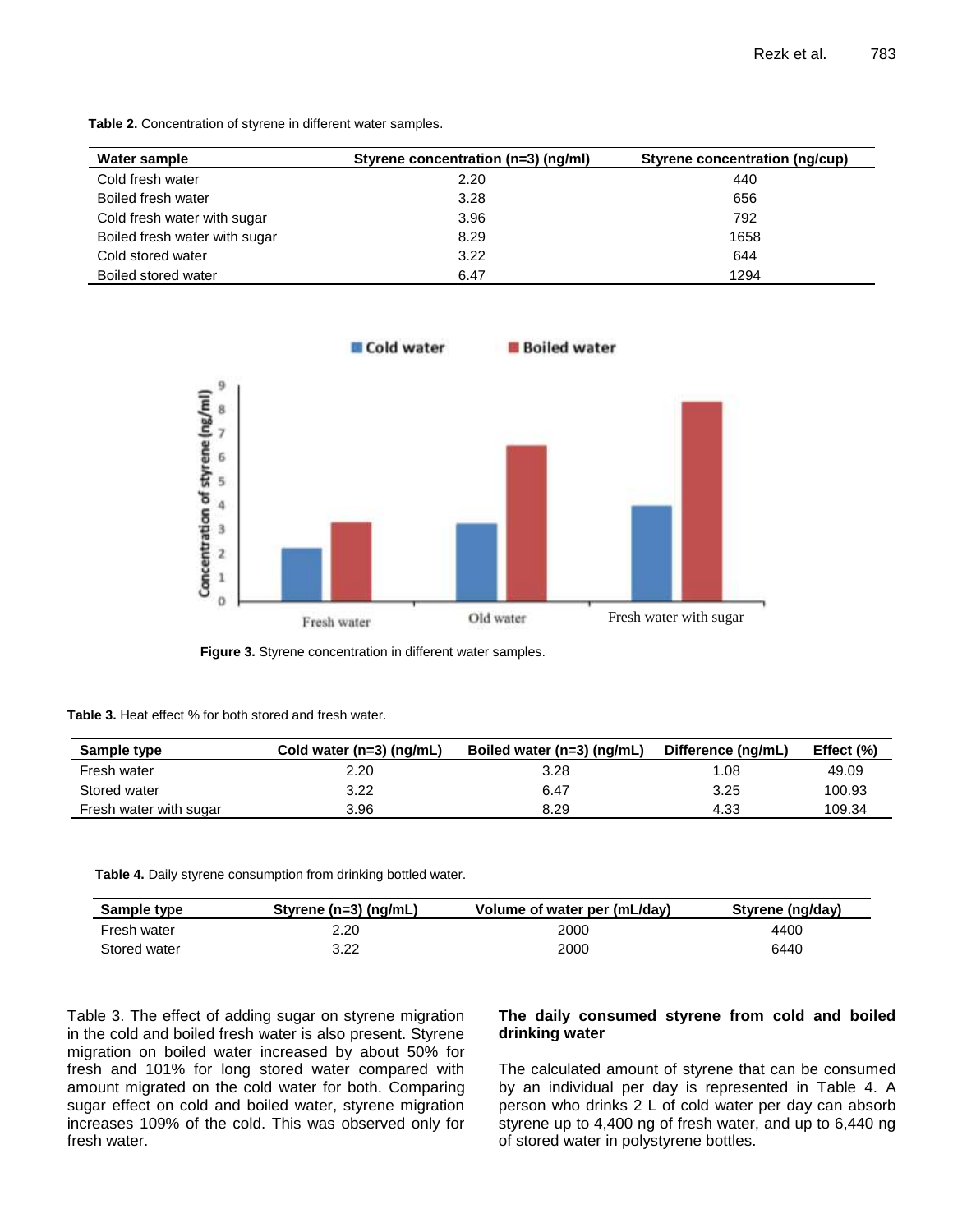**Table 5.** Consumed styrene from drinking one cup of hot water.

| Sample type  | Styrene ( $n=3$ ) ( $nq/mL$ ) | Size of one cup (mL) | Styrene (ng/cup) |
|--------------|-------------------------------|----------------------|------------------|
| Fresh water  | 3.28                          | 200                  | 656              |
| Stored water | 6.47                          | 200                  | 1294             |

**Table 6.** Consumed styrene from drinking one cup of hot beverage prepared from fresh and old (stored) water.

| Caffeine (mg) | Styrene (fresh water)<br>$(n=5)$ (ng/ml) | Amount of<br>styrene/cup (ng) | Styrene (Stored water) (n=5)<br>(ng/ml) | Amount of<br>styrene/cup (ng) |
|---------------|------------------------------------------|-------------------------------|-----------------------------------------|-------------------------------|
|               | 3.27                                     | 654                           | 6.27                                    | 1,254                         |
| 25            | 4.68                                     | 936                           | 8.31                                    | 1,662                         |
| 50            | 5.10                                     | 1020                          | 9.80                                    | 1,960                         |
| 100           | 5.57                                     | 1.114                         | 11.25                                   | 2,486                         |

As shown in Table 5, hot drinks, which were prepared using boiled water, contain more total styrene. Styrene is calculated as ng/cup.

# **Effect of caffeine**

Consumed styrene from drinking one cup of hot beverage prepared from fresh and old (stored) water is illustrated in Table 6. Caffeine clearly increases the amount of leached styrene from cups into the water. Water samples from paper cups containing caffeine were analyzed as well. There was no detected styrene in the samples which proves that no interreference occurred. A caffeine beak was eluted early at 2.1 min (Figure 2a and b). Caffeine increasingly releases styrene by 170% if prepared from fresh bottled and 180% if prepared from stored water.

# **DISCUSSION**

Styrene's toxicological profile is an indication that it poses several health issues for humans. The world's plastic production is consequentially increasing every year (Jambeck et al., 2015). The total global consumption of styrene is approximately 25 million metric tons annually, which estimates about 30 billion in the USD market (Lian et al., 2016). About 1.5 million tons of plastic is produced yearly by the bottled water industry alone. Recently, a Micro-Fourier infrared spectroscopy analysis was carried out on the water of Bohai Sea, China. This study showed that polystyrene was among the main microplastic contaminants in the water (Zhang et al., 2017). The nonplasticizer styrene migration to water starts from day one of the destruction process to the aging of plastics. The presence of unbound low molecular mass compounds considerably increases migration levels (Chakroun et al., 2008). Styrene monomers exist in drinking bottles and

cups and other "food-use" items. In most countries around the world, drinking water is delivered to homes through metal pipes. Metal pipes do not leach styrene into the water source. In Madinah, KSA, and in almost all cities in the Gulf Cooperation Council (GCC) countries and around the world, drinking water is packed in plastic containers. The public should be advised to adapt to drinking tap water instead of bottled water (Saylor et al., 2011). It is also observed that all food and drinks prepared in some homes comes from bottled water as well. Moreover, hot drinks are served in polystyrene cups. The extent to which migration occurs depends upon factors such as the contact area, type of plastic, temperature, contact time, solution pH, fat contents and food additives (FDA-Food and Drug Administration).

Because drinking water is packed in polystyrene containers and consumed out of polystyrene cups in some settings, it was hypothesized that leached styrene from the big containers and small cups could be doubling the amount of styrene in our drinks; cold or hot. It is important to evaluate the amount of styrene present in drinking water. In this study, styrene is measured in hot and cold water, as well as fresh and stored water. This work aimed to determine how much total styrene is released in water. To the authors' knowledge, there are no published reports that have calculated the total amount of released styrene in the final consumed drinking water for individual handling water in multiple PS containers. This is the first work of literature that focuses on finding the amount of styrene in bottled water consumed per day by an average person in communities that heavily depend on bottled water. Furthermore, the effect of caffeine and sugar as new factors affecting styrene migration was studied.

The powerful technique of using high performance liquid chromatography (HPLC) has become increasingly popular over the last thirty or forty years. We have chosen to use RP-chromatography separation in our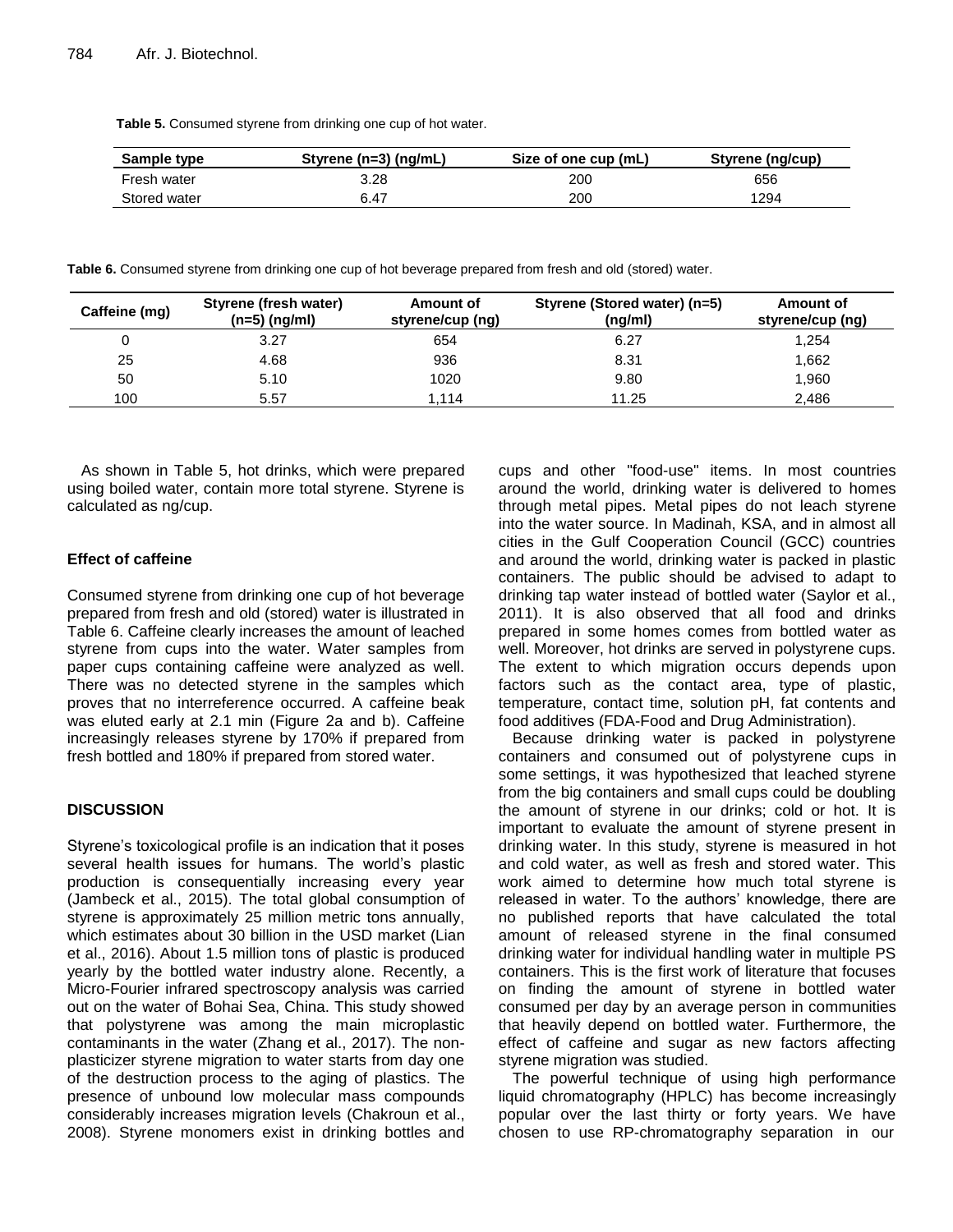work and fluorescence detector (FD). As indicated in the experimental section, the methods were well validated assuring styrene measurements with an excellent accuracy. The standard curve linearity over a wide range (0.2 - 50 ng/m) is convenient for the sample analysis. Back calculated accuracy of the three QC's 0.25, 2.0 and 20.0 was 100.4, 100.6 and 91.5% with average 98%. The UHLPC with fluoresce detector in this research proved to have more accuracy and sensitivity than Khakstar and Ghazi-Khanari method whom used UV detector (Khaksar and Ghazi-Khansari, 2009).

The generated results from this study showed that styrene monomer is found in relatively fresh and stored water packed in PS bottles. There is significant increase in the amount of styrene contamination over longer contact periods with the water container. This finding is in agreement with Maqbool and Ahmed (2007). Moreover, additional amounts of styrene were observed when water was boiled and decanted in Styrofoam cups as reported by Khakstar and Ghazi-Khanari (Khaksar and Ghazi-Khansari, 2009).

Data analysis shows that both sources of water contain styrene; 2.2 and 3.2 ng/mL for fresh and stored water, respectively. These values are exceeding the permitted level of styrene set by FDA guidelines (FDA, 2007). Through literature, it was documented that the highest rate of migrated styrene in boiled water was done over the first 10 min of exposure. Styrene was released in a higher amount in boiled water than in cold water. This study's data also indicates that in fresh boiled water, styrene levels rose 50 to 100% for the long time stored boiled water.

Studying hot drinks, time of water contact with polystyrene cups was set to be 10 min. Water temperature was also adjusted by boiling for 10 min before transferring to cups containing sugar alone or caffeine alone. When sugar was added to hot or cold drinks, styrene migration increased. Hot drinks containing sugar presented the highest amount of styrene migration in PS cups. Also, normal person daily consumption of SM from hot drinks prepared or served in PS bottled water was calculated. Caffeine doubles the amount of released styrene at 100°C. Finally, the average person can be exposed up to 7 µg/day for cold drink and up to 13 µg/day for hot drink. More research work is needed to study other beverages with different additives and under different conditions.

# **Conclusion**

Successfully, this research was able to measure the heat and time effects on drinking water, as well as study the effect of caffeine and sugar for the first time in releasing styrene from PS cups into our hot beverages. Consequently, sugar showed positive effect in increasing released styrene from PS cups. Coffee is the world's number one drink served with many different additives

which could release even more styrene from cups. Caffeine is also found to increase styrene leachability in hot beverages served in PS cubs. Styrene water content is accurately measured using the HPLC method. This research data relied on an accurate and sensitive UHPLC with FD analytical method which was fully validated for ensuring accurate data. The research findings here are important for the public's awareness of using tap water instead of PS cups for hot drinks, especially caffeinated drinks.

# **CONFLICT OF INTERESTS**

The authors have not declared any conflict of interests.

# **ACKNOWLEDGEMENTS**

Authors are grateful to Mr. Ahmed Alshuqyran at the Research Centre of the College of Applied Medical Sciences at Taibah University. The financial support from the Deanship Research-Funding (Research Group Program), Taibah University (Grant# 1435/6480) is highly appreciated.

## **REFERENCES**

- Arnedo-Pena A, Bellido-Blasco J, Villamarin-Vazquez JL, Aranda-Mares JL, Font-Cardona N, Gobba F, Kogevinas M (2003). Acute health effects afteraccidental exposure to styrene from drinking water in Spain. Environmental Health 2(1):6.
- Ashton D (2014). A Traveller's Guide to Tap Water. Available online: http://neomam.com/blog/tap-water/ (accessed on 31 March 2018).
- Bourque AJ, Krull IS, Feibush B (1994). Automated HPLC analyses of drugs of abuse via direct injection of biological fluids followed by simultaneous solid-phase; determination of volatile solvents and their metabolites in urine for monitoring occupational exposure. Biomedical Chromatography 8(2):53-62.
- Brown A, Lamb C, Brown, M, Neal A (2000). Review of the developmental and reproductive toxicity of styrene. Regulatory Toxicology and Pharmacology 32:228-247.
- Cabejskova Z (2016). The Role of Tap Water in Public Health and Hydration. Water UK: London, UK.
- Chakroun R, Faidi F, Hedhili A, Charbaji K, Nouaigui H, Laiba MB (2008). Inhalant Abuse Detection and Evaluation in Young Tunisians. Journal of Forensic Sciences 53(1):232-237.
- Cohen T, Carlson G, Charnley G, Coggon D, Delzell E, Graham JD (2002). A comprehensive evaluation of the potential health risks associated with occupational and environmental exposure to styrene. Journal of Toxicology and Environmental Health, Part B 5(1-2):1-263.
- Food and Drug Administration (FDA) (2003). Total diet study– summary of residues found ordered by pesticides. Market baskets 91-3–991.
- Food and Drug Administration (FDA) (2007). Guidance for Industry: Preparation of Premarket Submissions for Food Contact Substances: Chemistry Recommendations. [Internet]. [cited 2017 Sept 5]. Available from: <http://www.fda.gov/Food/GuidanceRegulation/> GuidanceDocumentsRegulatoryInformation/IngredientsAdditivesGRA SPackaging/ucm081818.htm.
- Fujii T, Kawabe, S, Horike, T, Taguchi T, Ogata M (1999). Simultaneous determination of the urinary metabolites of toluene, xylene and styrene using high-performance capillary electrophoresis: Comparison with high-performance liquid chromatography. Journal of Chromatography B: Biomedical Sciences and Applications 730(1):41- 47.